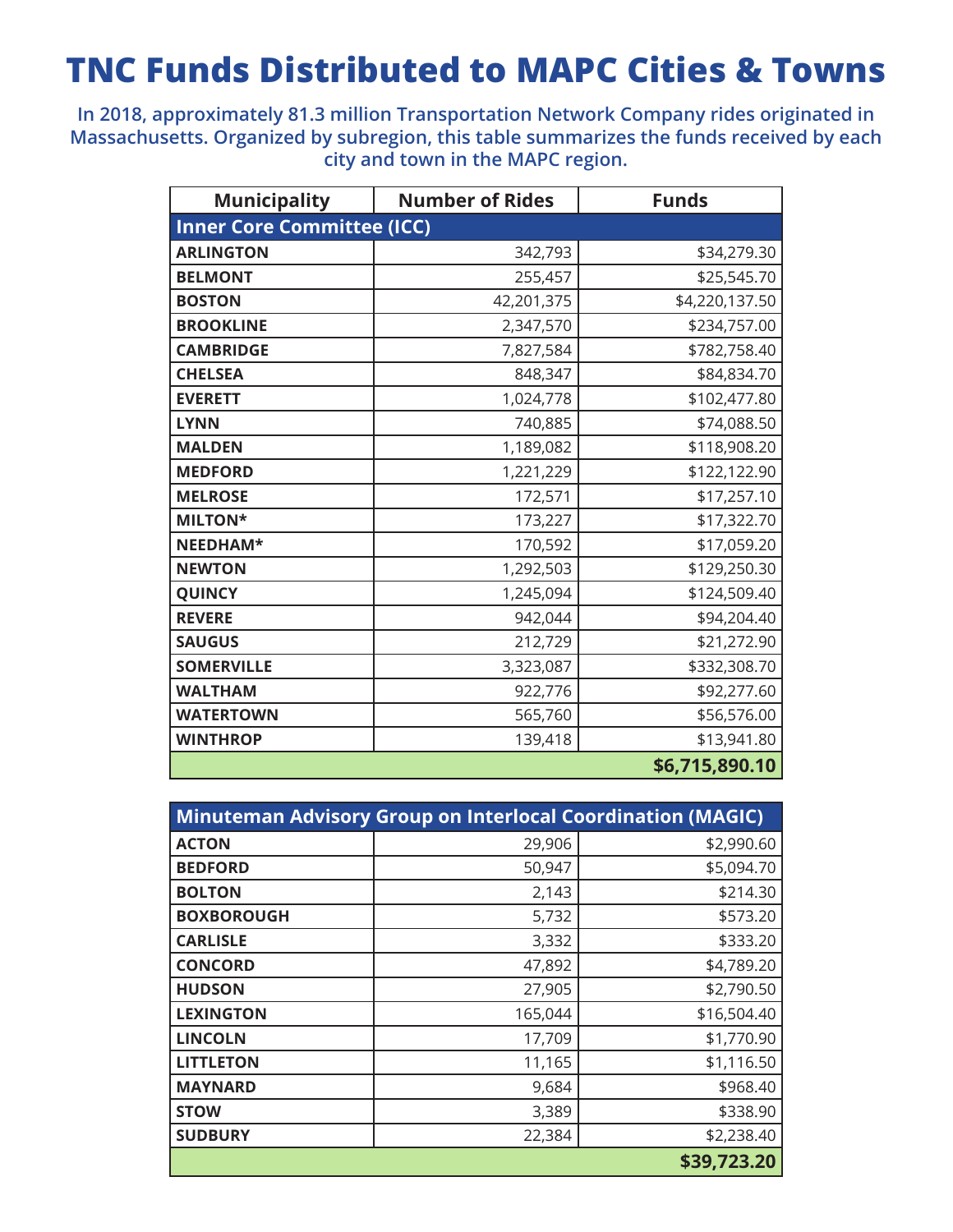## **TNC Funds Distributed to MAPC Cities & Towns - 2018**

| <b>Municipality</b>                            | <b>Number of Rides</b> | <b>Funds</b> |  |
|------------------------------------------------|------------------------|--------------|--|
| <b>MetroWest Regional Collaborative (MWRC)</b> |                        |              |  |
| <b>ASHLAND</b>                                 | 31,637                 | \$3,163.70   |  |
| <b>FRAMINGHAM</b>                              | 442,384                | \$44,238.40  |  |
| <b>HOLLISTON</b>                               | 8,398                  | \$839.80     |  |
| <b>MARLBOROUGH</b>                             | 132,263                | \$13,226.30  |  |
| <b>NATICK</b>                                  | 200,747                | \$20,074.70  |  |
| <b>SOUTHBOROUGH</b>                            | 23,344                 | \$2,334.40   |  |
| <b>WAYLAND</b>                                 | 29,368                 | \$2,936.80   |  |
| <b>WELLESLEY</b>                               | 248,019                | \$24,801.90  |  |
| <b>WESTON</b>                                  | 61,691                 | \$6,169.10   |  |
|                                                |                        | \$117,785.10 |  |

| <b>North Suburban Planning Council (NSPC)</b> |         |              |  |
|-----------------------------------------------|---------|--------------|--|
| <b>BURLINGTON</b>                             | 240,194 | \$24,019.40  |  |
| <b>LYNNFIELD</b>                              | 40,948  | \$4,094.80   |  |
| <b>NORTH READING</b>                          | 25,839  | \$2,583.90   |  |
| <b>READING</b>                                | 62,540  | \$6,254.00   |  |
| <b>STONEHAM</b>                               | 99,293  | \$9,929.30   |  |
| <b>WAKEFIELD</b>                              | 97,261  | \$9,726.10   |  |
| <b>WILMINGTON</b>                             | 60,737  | \$6,073.70   |  |
| <b>WINCHESTER</b>                             | 100,812 | \$10,081.20  |  |
| <b>WOBURN</b>                                 | 303,055 | \$30,305.50  |  |
|                                               |         | \$103,067.90 |  |

| <b>North Shore Task Force (NSTF)</b> |         |              |  |  |
|--------------------------------------|---------|--------------|--|--|
| <b>BEVERLY</b>                       | 165,270 | \$16,527.00  |  |  |
| <b>DANVERS</b>                       | 121,860 | \$12,186.00  |  |  |
| <b>ESSEX</b>                         | 2,026   | \$202.60     |  |  |
| <b>GLOUCESTER</b>                    | 18,491  | \$1,849.10   |  |  |
| <b>HAMILTON</b>                      | 5,976   | \$597.60     |  |  |
| <b>IPSWICH</b>                       | 7,212   | \$721.20     |  |  |
| <b>MANCHESTER</b>                    | 5,017   | \$501.70     |  |  |
| <b>MARBLEHEAD</b>                    | 61,996  | \$6,199.60   |  |  |
| <b>MIDDLETON</b>                     | 17,054  | \$1,705.40   |  |  |
| <b>NAHANT</b>                        | 11,600  | \$1,160.00   |  |  |
| <b>PEABODY</b>                       | 240,564 | \$24,056.40  |  |  |
| <b>ROCKPORT</b>                      | 2,604   | \$260.40     |  |  |
| <b>SALEM</b>                         | 384,148 | \$38,414.80  |  |  |
| <b>SWAMPSCOTT</b>                    | 68,911  | \$6,891.10   |  |  |
| <b>TOPSFIELD</b>                     | 4,830   | \$483.00     |  |  |
| <b>WENHAM</b>                        | 7,126   | \$712.60     |  |  |
|                                      |         | \$112,468.50 |  |  |

**Page 2**